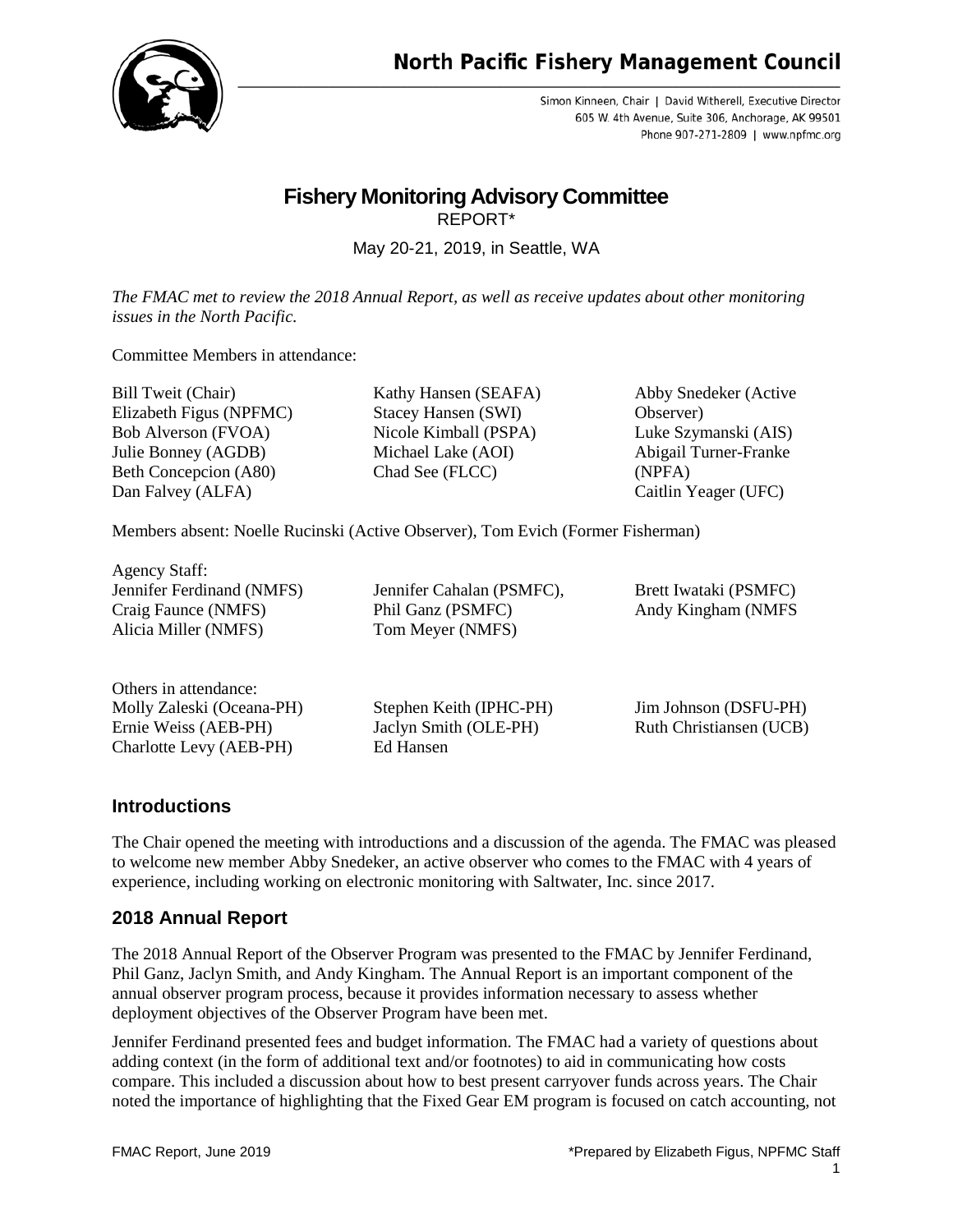compliance, which impacts both data use and costs. One FMAC member also noted that **it would be good to develop a common structure for reporting costs per day in Fixed Gear EM across years, so that a potential future Trawl EM program can report costs using that same structure.**

Phil Ganz presented the deployment performance review that evaluated the deployment of observers and EM in 2018 relative to the intended sampling plan and goals (Chapter 3 of the 2018 Annual Report). In measuring and understanding temporal bias, one FMAC member recommended consulting with stakeholders who would be impacted by regulatory solutions. Another member noted that if the agency has ideas they want industry to review, earlier is better, and waiting until the September FMAC meeting may be too late to meaningfully inform the 2020 Annual Deployment Plan (ADP) document.

As they did during discussion of the previous Annual Report (2017), the FMAC also discussed some of the performance metrics results from 2018 that were presented as not meeting expectations. One member noted concern that in the Executive Summary and in presentations of the report, using "yes" and "no" to describe whether goals were achieved sometimes results in members of the public getting an unduly negative impression of the program overall. **The FMAC recommends that the agency provide context around summary slides in the Annual Report presentation, and Committee members suggested characterizing results in terms of whether a given metric is of meaningful concern for managers, or not.** A member further noted that understanding how statistical significance relates to real-life measurements like total trip lengths in hours would be helpful. Another member noted that an example of a helpful distinction to draw could be to note that temporal bias in EM data for 2018 resulted from the video review process, and not from the fleet. The FMAC agreed that timely review impacts whether performance metrics are achieved, how feedback is communicated between reviewers and EM vessels, and how well the overall catch accounting component of Fixed Gear EM functions.

Relating to pelagic and non-pelagic trawl, it was also noted that some patterns have emerged over time between the two gear types and at some point these should be assessed even if they are not part of the current set of metrics (they are currently assessed together as one gear type). One member noted that the potential 2020 Trawl EM Exempted Fishing Permit (EFP) may result in an easy way to compare pelagic and non-pelagic trawl trips. NMFS staff were receptive to all suggestions. **Staff further noted that the Draft 2020 ADP will include two coverage scenarios calculations for trawl vessels: one with all vessels in the observer coverage category and one with a selection of pelagic trawl trips removed from observer requirements and placed into zero coverage for a potential EFP (where the EFP would define the observer coverage).**

In May 2018, the FMAC heard from the agency that to help ensure that EM information is supplemental, *the Observer Program will work with stock assessment personnel to determine what observer-collected biological and ecosystem information is needed and on what spatial and temporal scale the data are required.* At this FMAC meeting in May 2019, **agency staff noted that a subgroup of stock assessment scientists and monitoring program staff have begun meeting to discuss ways to expand the Fixed Gear EM program and potentially develop a Trawl EM program without detrimentally impacting data which can currently only be collected by observers.** This is expected to result in a simulation of reducing the number of trips covered by observers in the pelagic trawl fleet via the EFP that could change rates on the resulting strata (including non-pelagic trawl) covered by observers. This scenario is anticipated to be presented alongside a typical deployment scenario (i.e., where all pelagic and nonpelagic trawl trips are placed in partial coverage using the existing ODDS system).

Jaclyn Smith presented the enforcement and compliance chapter of the Annual Report (chapter 5), noting observers play a compliance role in Alaska fisheries closely connected to their scientific role. Ms. Smith explained that the section on observer professionalism and safety is new this year, and the NOAA Office of Law Enforcement (OLE) plans to include a quantitative section about enforcement and compliance in the next Annual Report. Andy Kingham presented Appendix D. Appendix D is new this year, and provides an analysis of compliance and safety issues recorded as observer statements in 2018.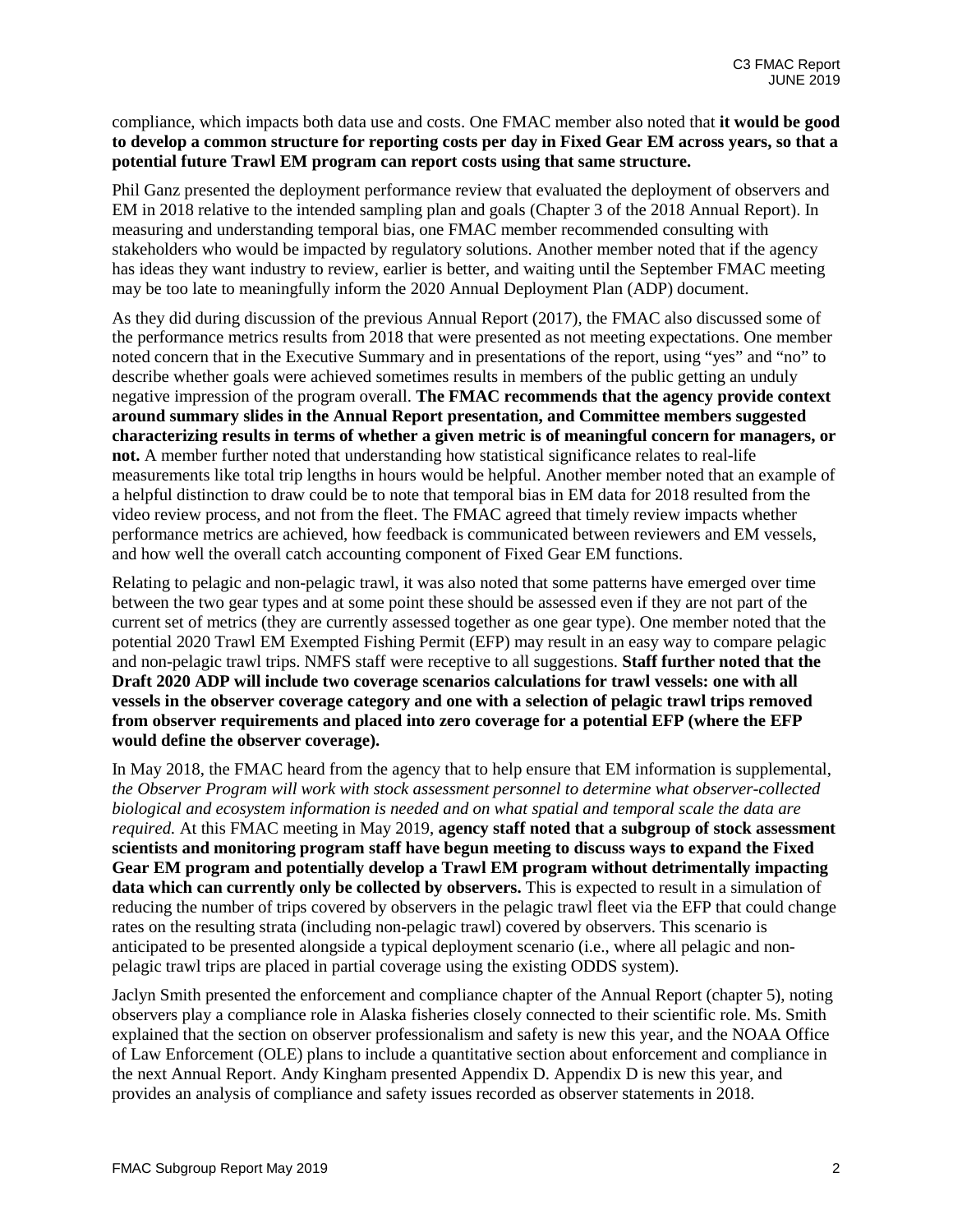Specifically, Appendix D offers a new way of interpreting statements recorded by observers using *rates of incidents* recorded rather than raw numbers of statements recorded as described in Chapter 5. **The FMAC members appreciated the staff presentation of Appendix D, supported the work to date on developing rates in Chapter 5, and look forward to seeing more work on this in the future.**

Supplementary to the enforcement conversation, the FMAC discussed observer recruitment and employee retention by observer providers. One FMAC member noted that observer recruitment has typically tracked with the economy over time, but providers are currently experiencing unprecedented challenges with recruitment and retention of observers. The summer months are always a challenge, because there tends to be a broader set of work options for field biologists, and generally maintaining competitive pay structures for qualified observers is a challenge. **The FMAC as a whole noted concern about recent and potential future challenges with observer recruitment, as observer coverage is a critical element of the Council's management plans.**

Agency staff presented NMFS recommendations from section 7.1 of the 2018 Annual Report, which include recommendations for the 2020 Annual Deployment Plan. The **FMAC supports NMFS recommendations from section 7.1 (page 92) of the 2018 Annual Report,** and duplicated in the Executive Summary on page 11, and provides the following comments, organized by topic:

#### **Relating to the 2020 Annual Deployment Plan:**

- a. FMAC supports the agency's continued recommendation to address temporal bias (inherited trips) in ODDS and **recommends that the agency consult with FMAC and industry prior to implementing potential future changes to ODDS to address this issue.** FMAC members noted this sort of consultation could be added to ongoing outreach events for the Observer Program in the future.
- b. FMAC supports the agency's continued recommendation to revise the 6 trip (monitoring effect) metrics to be more relevant for management **and have proposed changes be reviewed by the partial coverage subgroup before implementation.**
- c. FMAC supports maintaining a single trawl gear stratum (i.e., NPT and PTR in a single stratum). **In addition, FMAC recommends 1) carrying forward the performance metrics on NPT and PT through the next two Annual Reports (to carry through the time series) and 2) evaluating whether the differential realized observed rates between NPT and PT are statistically significant.**
- d. FMAC supports the agency continuing to allocate observer deployment using a 15% hurdle plus optimization based on discarded groundfish, Pacific Halibut PSC, and Chinook Salmon PSC **for the 2020 ADP, until such time that the updated gap analysis from the fee analysis and the Plan Team's review of biological samples needed for stock assessments are available to consider in the future.**
- e. FMAC agrees with the Observer Science Committee recommendation that the draft 2020 ADP include a reexamination of tendering strata (tender pot and tender trawl). This could be accomplished in a variety of ways and should not be limited to eliminating tendering strata altogether nor holding selection rates the same between tendered and non-tendered strata within a gear type. **FMAC suggests that if NMFS decides to remove tender strata, the report should continue to provide descriptive characteristics on the tender trawl and tender pot trips.**
- f. **The FMAC is supportive of agency plans to include a scenario in the Draft 2020 ADP that assumes a Trawl EM EFP will go into place with a dockside monitoring component and a change to the ODDS system.**
- g. Finally, the **FMAC especially highlights the NMFS recommendation that EM review rates are set to ensure that the entire year is sampled and review is timely enough so that data from EM can be used for catch accounting and fisheries monitoring as envisioned by the Council.** The FMAC is concerned about the time lag for Fixed Gear EM data review experienced in 2018 was too long (~60 days, compared to ~8 days in 2017), which impacts the ability of the program to function.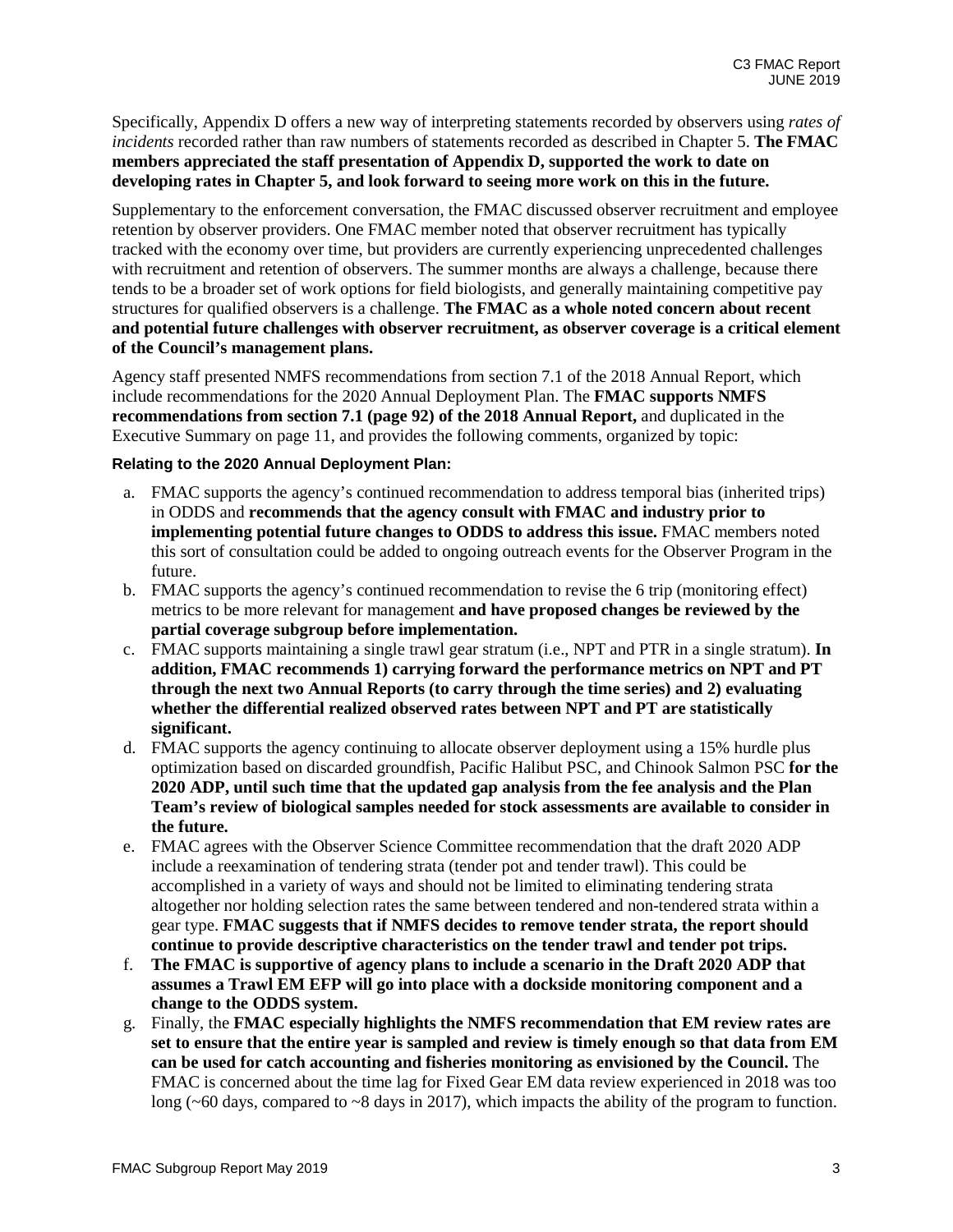#### **Relating to the Annual Report:**

- a. The FMAC recommends future Annual Reports evaluate performance and cost metrics related to EM deployment/field services separately from data review services. This will allow continuity with time series developed since 2016, avoid conflation of objectives for deployment of cost efficiencies associated with separate element of EM coverage.
- b. The FMAC supports the agency providing context around summary slides in the Annual Report presentation.
- c. The FMAC recommends the agency create similar metrics for measuring costs across Fixed Gear EM and future potential Trawl EM.

#### **Other Comments:**

- a. The FMAC understands the Draft 2020 ADP will use 2018 effort, and the Final 2020 ADP (released in December 2019) will use 2019 effort through September and then project forward for Oct – Dec (using ratio from previous years). Some FMAC members were concerned that projections in the Draft ADPs have not been accurate in the past. The FMAC suggests the agency look into methods for more realistically estimating effort in Draft ADPs.
- b. The FMAC noted concerns about how challenging it can be for industry to see how sequestered and collected funds from the partial coverage fee compare, due to time lags and methods in reporting.

#### **EM Updates**

The FMAC received an update about Fixed Gear EM and learned that so far things have been going smoothly throughout this first year of implementation for Fixed Gear EM pot vessels in the catch accounting system.

The FMAC also received a brief staff report about ongoing activities of the Trawl EM Committee. The FMAC discussed the two-page document presented by staff and made recommendations about the information they would like to see in such presentations going forward. Partly under this agenda item, and partly under other agenda items (e.g., the Subgroup report, and the Annual Report), the FMAC discussed the role of EM more generally in the work carried out by the FMAC. The Committee questioned whether the role of FMAC and/or the FMAC Subgroup should be shifted to focus more heavily on EM issues, and made recommendations about that during their discussion of the partial coverage Subgroup report.

#### **Partial Coverage Subgroup Report**

The FMAC received a report from the partial coverage Subgroup. For the past two years, the Subgroup has been looking at many potential tools for making the partial coverage program more cost effective, while increasing coverage rates. The reports attached at this meeting included the March 2019 report and the May 2019 report. The March 2019 report describes all work done to date related to the Subgroup's task from the Council in October 2018 to: *develop additional recommendations for how to potentially lower costs and increase observer coverage rates in the partial coverage category while maintaining: the data sufficient for managing the fisheries; randomized deployment; and cost equity considerations among participants.* The May 2019 report describes work done to date related to the Subgroup's task from the Council in April 2019, to: *continue to flesh out ideas related to how to best integrate the different monitoring tools, such as dockside monitoring, EM, and monitoring cooperatives to meet overall monitoring objectives as recommended by the FMAC in their April 2019 report.*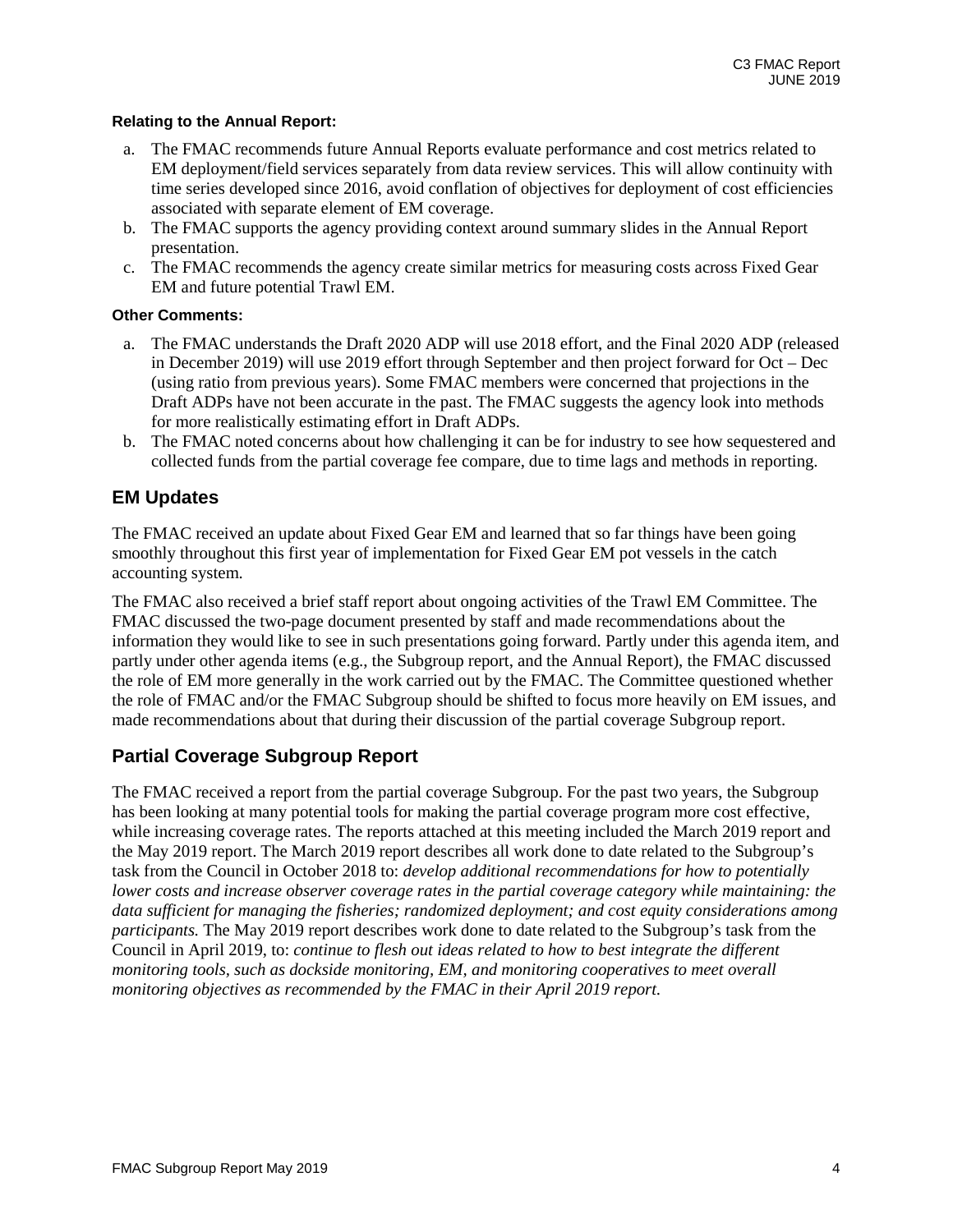In their May 20[1](#page-4-0)9 report<sup>1</sup>, the Subgroup proposes a conceptual framework for integrating monitoring tools and focusing on exploring a system of shoreside observers for Fixed Gear EM vessels. The purpose of the proposed conceptual framework is to provide an opportunity for the Council to give direction, prioritize future work, and provide context for current and future recommendations by the partial coverage Subgroup. The framework proposed by the Subgroup is intended to leverage current investments in EM to the extent practicable in order to achieve a cost-effective approach to partial coverage that meets data needs and can be supported by fees. The framework includes fixed gear and trawl gear:

- Fixed Gear
	- o An EM and zero selection optimized program supported by port sampling and some minimum level of observer coverage necessary to meet CAS and stock assessment needs
- Trawl Gear
	- o Near Term: EM coverage on pelagic trawl with maximized retention and dockside monitoring; increased human observer coverage on non-pelagic trawl
	- o Potential Long Term (important to track): some future regulated GOA trawl bycatch management program may or may not remove all GOA trawl vessels from the partial coverage sector

**The FMAC supports the Subgroup's proposed framework for organizing priorities and leveraging ongoing work in EM development to increase savings and efficiencies**. Committee members also noted that the additional work in the March 2019 Subgroup report should be kept in mind going forward and revisited over time.

The FMAC also agrees with the Subgroup's proposal to increase the Fixed Gear EM pool size for the 2020 ADP. Contingent on receipt of external funding and contingent on stock assessment needs for human observer coverage, **FMAC recommends the Council ask NMFS to consider allowing 30 more boats allowed into the Fixed Gear EM pool this year**. The FMAC noted that this could lead to a 16- 17% increase in the number of vessels in Fixed Gear EM this year. Committee members noted that they thought it would be best to grow the EM fleet incrementally rather than trying to envision growing through an entire fleet in one year (as equipment ages and needs replacement, a staggered entry may help reduce future costs).

Finally, **the FMAC recommends a discussion paper be added to the Observer Analytical Tasks, exploring potential development of a shoreside observer component for Fixed Gear EM that would be paired with the appropriate amount of at sea human coverage.** Key information needed for such a discussion paper would include:

- Feasibility of using shoreside observer data to provide proxy weights for EM discard piece counts, currently the catch accounting system uses annual proxy weights by area from observer data
- Biological sampling needs that can be supported by shoreside observers
- Gaps that would still require some level of at-sea sampling (and options for meeting these data gaps; such as viabilities for halibut and potentially sablefish discard mortality rates)
- Scope of a shoreside observer program to meet catch accounting vs. biological samples needs. (# ports, amount of sampling by port, staffing, integration with trawl port sampling program)
- Contracting options for a shoreside observer program, preliminary cost estimates and the potential ability to cross-train trawl port samplers
- Pilot program/research needs prior to operational testing and potential regulatory change

<span id="page-4-0"></span><sup>&</sup>lt;sup>1</sup> The FMAC Subgroup report from May 2019 is accessible at: [http://meetings.npfmc.org/CommentReview/DownloadFile?p=28ae2328-236f-40b4-8a5a](http://meetings.npfmc.org/CommentReview/DownloadFile?p=28ae2328-236f-40b4-8a5a-eeeef57f5b14.pdf&fileName=FMAC%20Subgroup%20Report%200519.pdf)[eeeef57f5b14.pdf&fileName=FMAC%20Subgroup%20Report%200519.pdf](http://meetings.npfmc.org/CommentReview/DownloadFile?p=28ae2328-236f-40b4-8a5a-eeeef57f5b14.pdf&fileName=FMAC%20Subgroup%20Report%200519.pdf)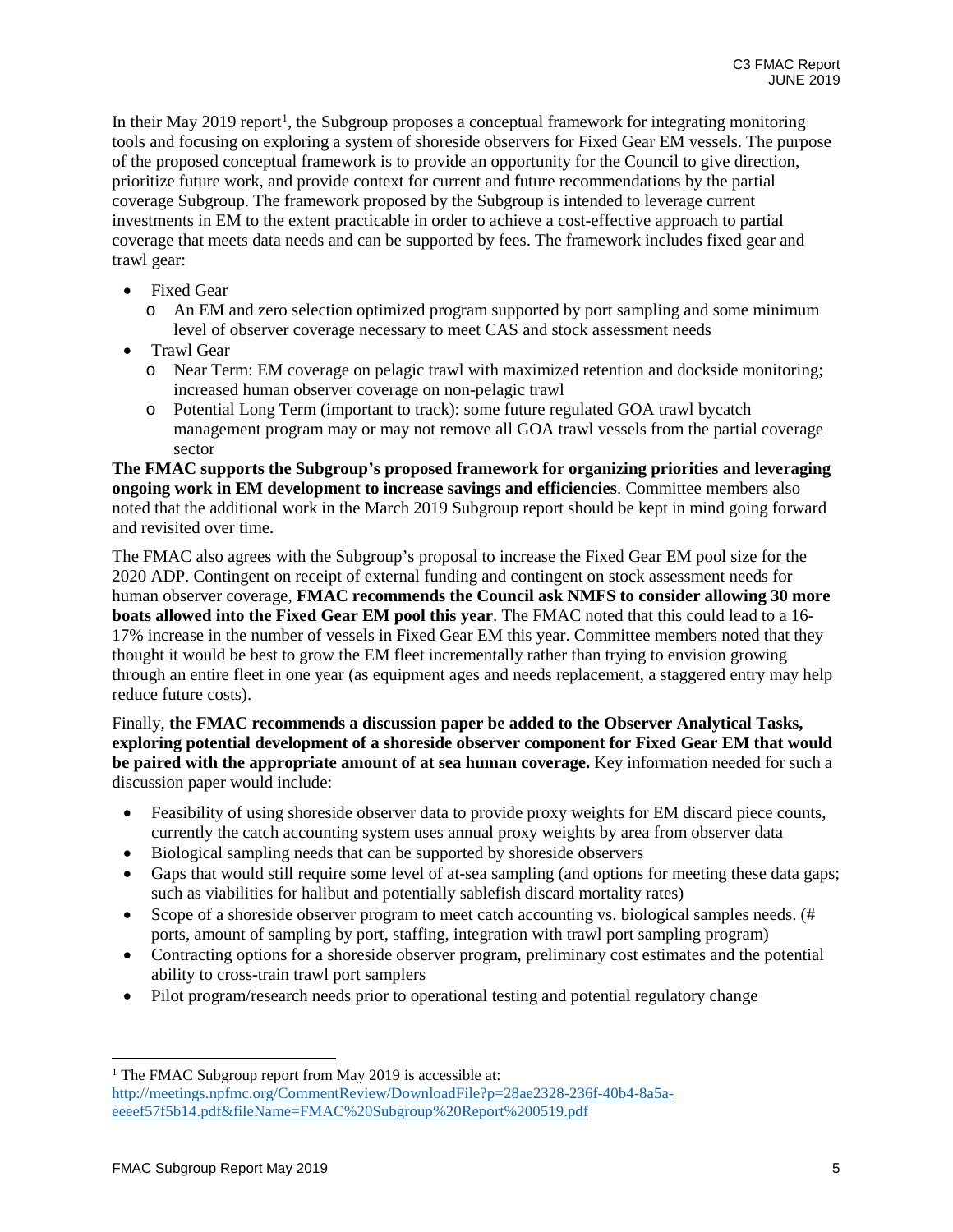**The FMAC also recommends the Council task the Subgroup with developing performance and cost metrics that are consistent between the Trawl and Fixed Gear EM Programs** to the extent practicable, noting the distinction between deployment and data review costs and performance metrics.

As stated above, the FMAC supports the agency's continued recommendation to revise the 6 trip (monitoring effect) metrics to be more relevant for management **and have proposed changes be reviewed by the partial coverage subgroup before implementation.**

As noted above, the FMAC spent some time during this meeting discussing the role of FMAC and/or whether the FMAC Subgroup should be shifted to focus more heavily on EM issues. **The FMAC requests the Council support broadening the scope of the partial coverage Subgroup to address monitoring issues in partial coverage and full coverage as needed, which may benefit from additional membership.** The FMAC typically meets twice each year: once in May and once in September. As the recommended task list for the Subgroup and EM in general continue to grow, **the FMAC requests a between-meeting Teleconference during the winter (potentially before the February Council meeting).** A meeting during the winter months would provide more timely opportunity for the FMAC to hear a report from the Subgroup and make recommendations to the Council regarding Subgroup work.

## **Contract Update**

The FMAC received a brief informational update about the status of the observer contract. The FMAC learned that the agency will pursue extending the existing observer contract through at least August 2019, with a goal of starting the new contract in August 2019. The agency will pursue extending the grant with Pacific States Marine Fisheries Commission while they work through a Fixed Gear EM contract, which falls under the new Fisheries Pro-Tech<sup>[2](#page-5-0)</sup> contract vehicle.

## **Deck Sorting Proposed Rule**

FMAC heard about outreach and how to comment on the proposed rule [on deck sorting.](https://www.regulations.gov/document?D=NOAA-NMFS-2018-0122-0001) FMAC members noted their strong appreciation for this process. It was noted that the EFP will remain on the Observer Analytical Task Status document through the end of 2019, as that is the formal end date of the EFP.

## **Observer Insurance Updates**

FMAC members received a presentation about observer insurance issues. The National Observer Program is working on a proposed rule to establish uniform, nationally applicable minimum insurance requirements for companies that provide observer or at-sea monitor services for federally managed fisheries subject to vessel or shore side monitoring requirements. This action would remove outdated, duplicative, or inappropriate regulatory insurance requirements thereby easing the regulatory and cost burden for observer/at-sea monitor providers. Additionally, this action would reduce observer and at-sea monitor deployment risks for vessel owners and processors.

**FMAC members expressed their appreciation for the work completed by the agency to date and noted that the proposal will allow flexibility going forward across regions. The FMAC supports this work going forward.**

<span id="page-5-0"></span> <sup>2</sup> Professional and Technical (ProTech) services is a suite of contracting vehicles that consists of Indefinite Delivery, Indefinite Quantity (IDIQ) multiple award contracts, multiple award and single award Blanket Purchase Agreements (BPAs), and other contract types organized into five Domains: Satellite, Fisheries, Oceans, Weather, and Enterprise Operations [\(https://www.protechservices.noaa.gov/mission.php\)](https://www.protechservices.noaa.gov/mission.php). Information on the Fisheries domain can be found a[t https://www.protechservices.noaa.gov/fisheries.php.](https://www.protechservices.noaa.gov/fisheries.php)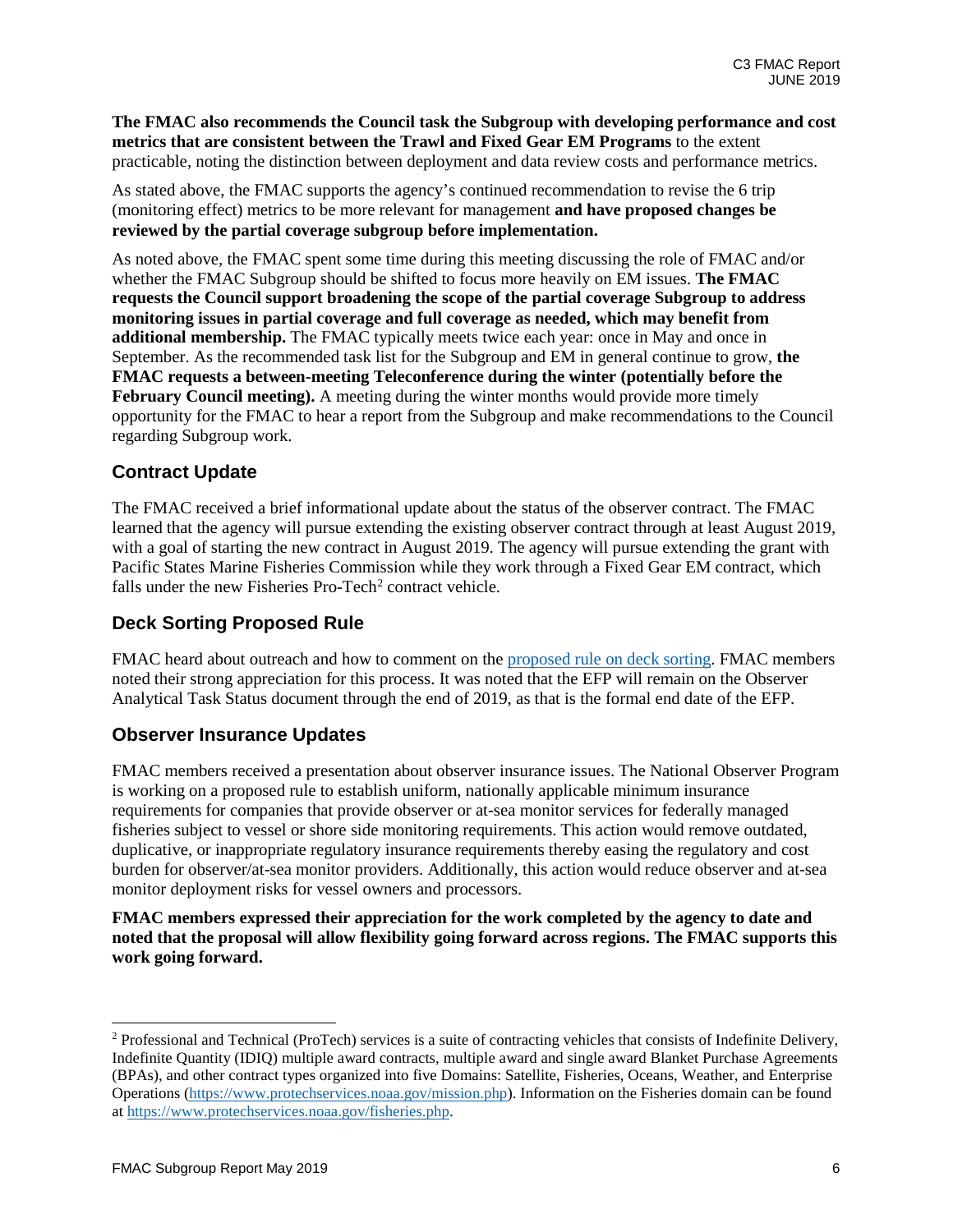## **Observer Analytical Task Status**

FMAC members heard a presentation on the analytical task document from Alicia Miller and provided feedback regarding the order and content of the tasks. **The FMAC recommends the Council take no further action on the "Observer Disembark Location Initial Review" and remove this action from the task list and from the three-meeting outlook.** The rationale supporting this recommendation included that the issue has largely been resolved through the use of EM on fixed gear vessels that previously experienced challenges with disembark rules. The FMAC made a series of other recommendations to agency staff regarding the order and content of tasks on the document. The agency was receptive to the FMAC recommendations and will present a revised version of the tasks document including recommended edits from the FMAC to the Council at this meeting.

## **Other Items**

The FMAC appreciated receiving a staff presentation about the new [NOAA Fisheries website,](https://www.fisheries.noaa.gov/region/alaska) including where to find information that Committee members typically search for and how to provide feedback to the site designers.

The FMAC also briefly discussed results from a recently released observer attitudes and experiences survey and made plans to discuss the document further at their September meeting.

## **Scheduling**

The Chair noted that the next meeting of the FMAC will take place September 23-24, at the Alaska Fisheries Science Center in Seattle, WA, to review the 2020 Annual Deployment Plan, the Trawl EM EFP application document, the Fee Analysis Public Review document, and other issues as necessary.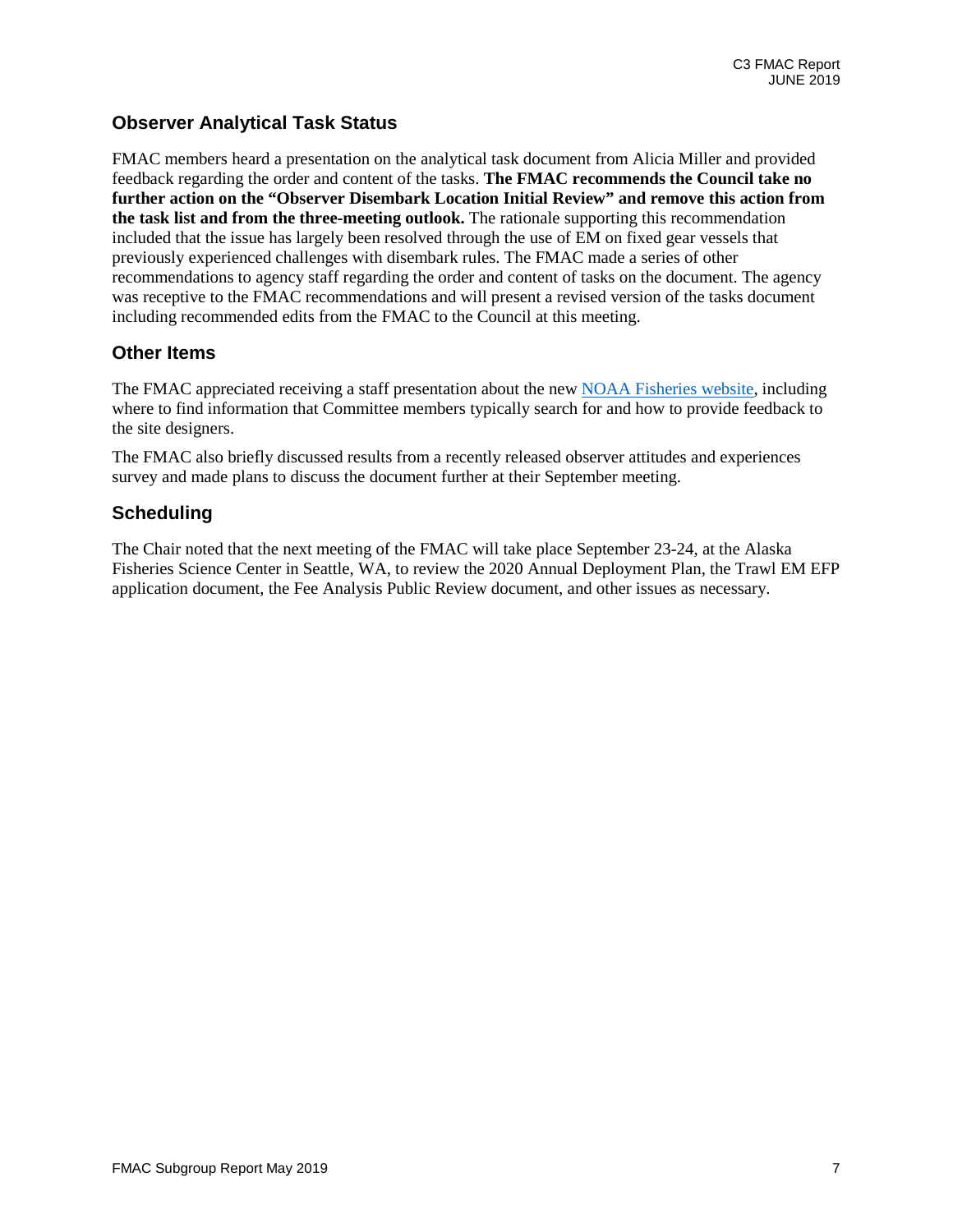## **Addendum to the June 2019 FMAC Report**

# **FMAC SUBGROUP REPORT**

May 15, 2019 Teleconference

Subgroup Members in attendance:

| Elizabeth Figus (NPFMC | Julie Bonney (AGDB)   |
|------------------------|-----------------------|
| Staff, Acting Chair)   | Dan Falvey (ALFA)     |
| Bob Alverson (FVOA)    | Nicole Kimball (PSPA) |
|                        |                       |

Abigail Turner-Franke (NPFA)

Members absent: Bill Tweit (Chair)

Others in attendance:

Jennifer Ferdinand (NMFS) Alicia Miller (NMFS) Caitlin Yeager (UFC/DC) Michael Lake (AOI)

Tom Meyer (NMFS) Craig Faunce (NMFS) Jim Johnson (FVOA) Luke Szymanski (AIS) Jennifer Cahalan (PSMFC) Geoff Mayhew (PSMFC) Lisa Thompson (NMFS) Ernie Weiss (AEB)

## **Introductions**

The FMAC Subgroup convened via teleconference to discuss their latest task from the Council, to: *continue to flesh out ideas related to how to best integrate the different monitoring tools, such as dockside monitoring, EM, and monitoring cooperatives to meet overall monitoring objectives as recommended by the FMAC in their April 2019 report.*

During the meeting, Subgroup members, agency staff, and members of the public discussed a scoping document prepared prior to the meeting (by Subgroup members). The scoping document outlines a conceptual framework for integrating different monitoring tools that might make the partial coverage category of the Observer Program more effective and efficient. The edited scoping document in full is attached as Appendix 1 of this report and constitutes the subgroup's proposed approach to the Council's objective of improving coverage rates in partial coverage.

## **Conceptual Framework**

**The Subgroup noted that the purpose of a conceptual framework is to provide an opportunity for the Council to give direction, prioritize future work, and provide context for current and future recommendations by the Subgroup**. The framework proposed by the Subgroup is intended to leverage current investments in EM to the extent practicable in order to achieve a cost-effective approach to partial coverage that meets data needs and can be supported by fees:

- Fixed Gear
	- o An EM and zero selection optimized program supported by port sampling and some minimum level of observer coverage necessary to meet CAS and stock assessment needs
- Trawl Gear
	- o Near Term: EM coverage on pelagic trawl with maximized retention and dockside monitoring; increased human observer coverage on non-pelagic trawl.
	- o Potential Long Term (important to track): A regulated GOA trawl bycatch management program - removes all GOA trawl vessels from the partial coverage sector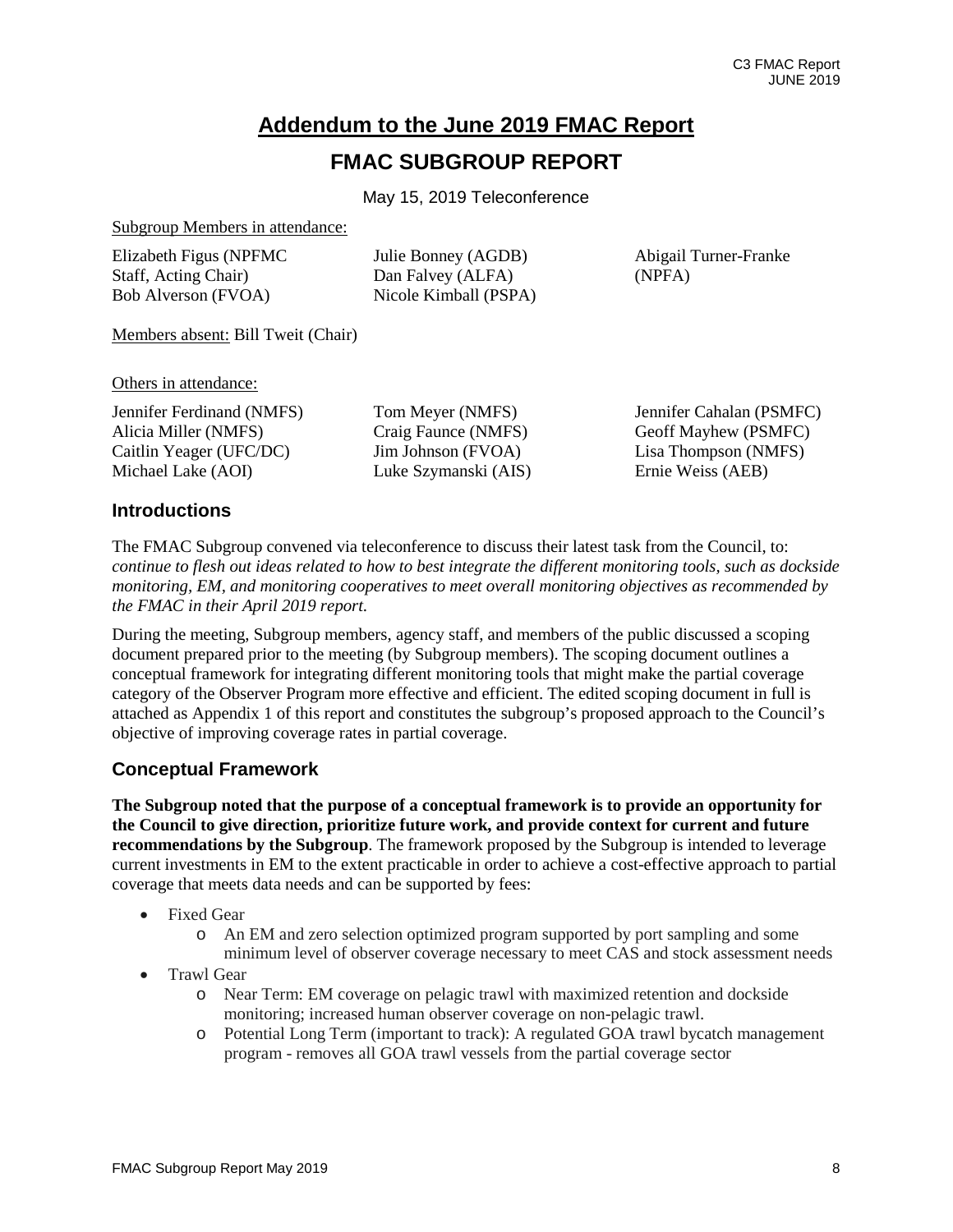**Part 1: Optimizing Fixed Gear EM—Optimizing fixed gear EM is an ongoing process some of which** can be incorporated into existing Council and NP Observer program processes, and some of which would require new tasking.

Elements currently tasked or incorporated into existing processes:

- **EM pool size--**The EM pool can continue to grow by setting annual targets and using the ADP process to determine EM pool size based on industry interest, available funding, and the gap analysis presented in Appendix C of the 2019 Final ADP.
- **Biological sampling needs**—The Plan Team has been tasked with evaluating biological sampling needs to support stock assessments.
- **EM/Observer fee sharing**--Developing annual cost estimates for sharing fee revenues between EM and observers using the Annual ADP process.
- **EM program coordination**--Coordinating development of common elements in the trawl and fixed gear EM programs, such as port sampling, cost metrics, data review options etc., to the extent possible using the existing FMAC Subgroup or Trawl EM Committee.

Elements toward EM optimization which would require new tasking include:

- **EM cost model**--Development of a cost model to evaluate optimal size of the fixed gear EM pool; or further discussions with providers to determine efficiencies gained by scaling up EM.
- **Port sampling**--Evaluation of port sampling as a lower cost means of providing biological samples and proxy weights for piece counts.
- **EM deployment cost efficiencies**--Improving the cost effectiveness of EM deployment within the current EM pool and by reevaluating the zero selection criteria.
- **Fixed gear EM workgroup**--Reconstituting the Fixed Gear EM workgroup or identifying another forum (existing FMAC subgroup?) to provide detailed guidance on optimization.

**Part 2: <b>EM** Coverage on Pelagic Trawl—This action is likely to have a significant near-term impact on the number of observer days needed in partial coverage. The Council has prioritized EM on pelagic trawl vessels in partial coverage and the trawl sectors are planning to test such a program through an Exempted Fishing Permit followed by regulations. The intent of the program is to use EM for compliance with maximized retention requirements and dockside monitoring/PSC sampling.

Elements currently tasked or incorporated into existing processes:

- **Trawl EM committee**—- The Council has established a Trawl EM committee to provide detailed guidance on program development, including dockside monitoring.
- **Trawl EFP**--Industry and NMFS are currently working on the EFP for 2020 and 2021 and are proposing the annual ADP process be used to exempt these vessels from carrying observers for the project for the partial coverage sector when fishing with pelagic gear for pollock.
- **Trawl EM/Observer fee sharing**--Fee revenues needed to support EM on pelagic trawl vessels in partial coverage will need to be evaluated in the annual ADP process.
- **EM program coordination** --Coordinating development of common elements in the trawl and fixed gear EM programs, such as port sampling, cost metrics, data review options etc., to the extent possible using the existing FMAC Subgroup or Trawl EM Committee.

Elements which may require new tasking include: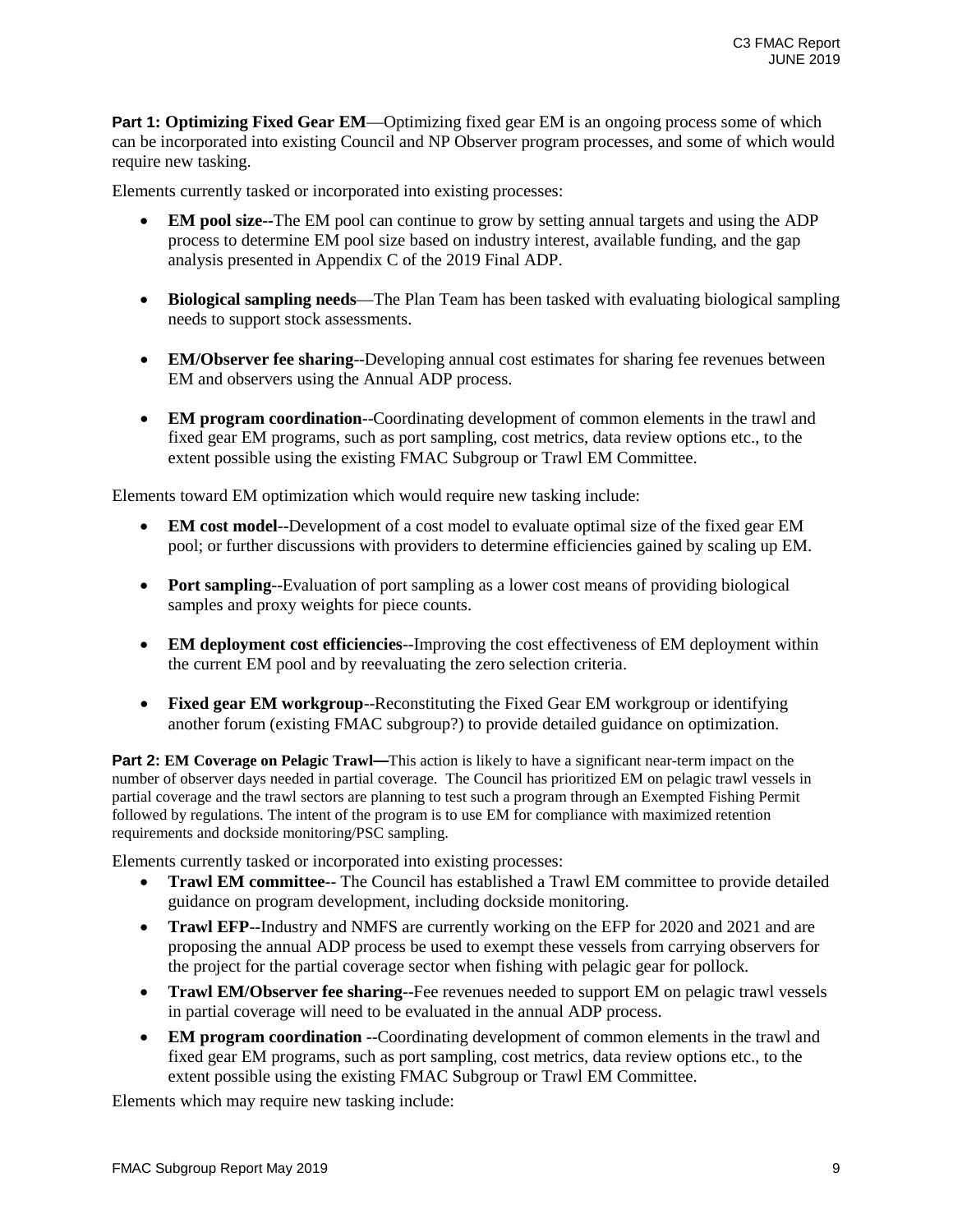- Funding for the EFP from grant sources.
- Port sampling program to support an EM pelagic trawl compliance monitoring program (i.e. stock assessment and PSC sampling needs).
- ODDS programming to incorporate EFP and non-EFP trawl trip selections

**Part 3**: **Increased observer coverage on non-pelagic trawl.** This is the expected outcome if EM coverage for fixed gear and pelagic trawl prove successful in meeting data quality and lowering cost per day of monitoring. This may facilitate or necessitate a separate coverage category for non-pelagic trawl.

### **Other Issues**

**New Gap analysis**: The October 2018 Council Motion noted *"subgroup should also continue to provide input on differential deployment base levels by gear type."* The new gap analysis completed for the fee analysis Initial Review Draft document provides the opportunity to generate new G1 and G3 metrics to evaluate the 15% hurdles, and optimizing days above the base hurdle to meet Council objectives of discards of groundfish, halibut PSC and Chinook salmon PSC.

Key information needs:

- Evaluate utility of new gap analysis in determining the base hurdle coverage rates (partially tasked by October 2018 Council motion to subgroup to "continue to provide input on differential deployment base levels by gear type")
- Articulate data quality cost/benefit implications on PSC closures (SSC recommendation April 2019)
- Status of Plan Team review of at sea observer biological data needed to support stock assessment needs. (Tasked in 2018)

Next Steps: Subgroup recommends FMAC formulate suggestions about whether and how to integrate the new gap analysis into the 2020 ADP for the Council.

**Improving the 6 bias metrics used in the annual report:** Used to identify whether observed vessels are representative of unobserved vessels and identify bias in each coverage stratum. This has already been tasked but will not be available for the 2020 ADP. FMA staff will provide an update to the FMAC.

**Odds inherited trips and programming issues:** This has already been tasked and FMA will provide an update for the FMAC. This includes addressing temporal bias that occurs when trips are cancelled and the next trip is automatically selected (pushes higher coverage rates later in the year).

## **Scheduling**

The Subgroup can further flesh out the conceptual framework, pending such a recommendation by the FMAC and subsequent direction from the Council to move the partial coverage program toward this approach. Aside from the multiple EM issues, including new pelagic trawl implementation and existing fixed gear data review issues/protocols, the new emphasis on port sampling is the most significant new component that will require Council and NMFS staff resources to develop.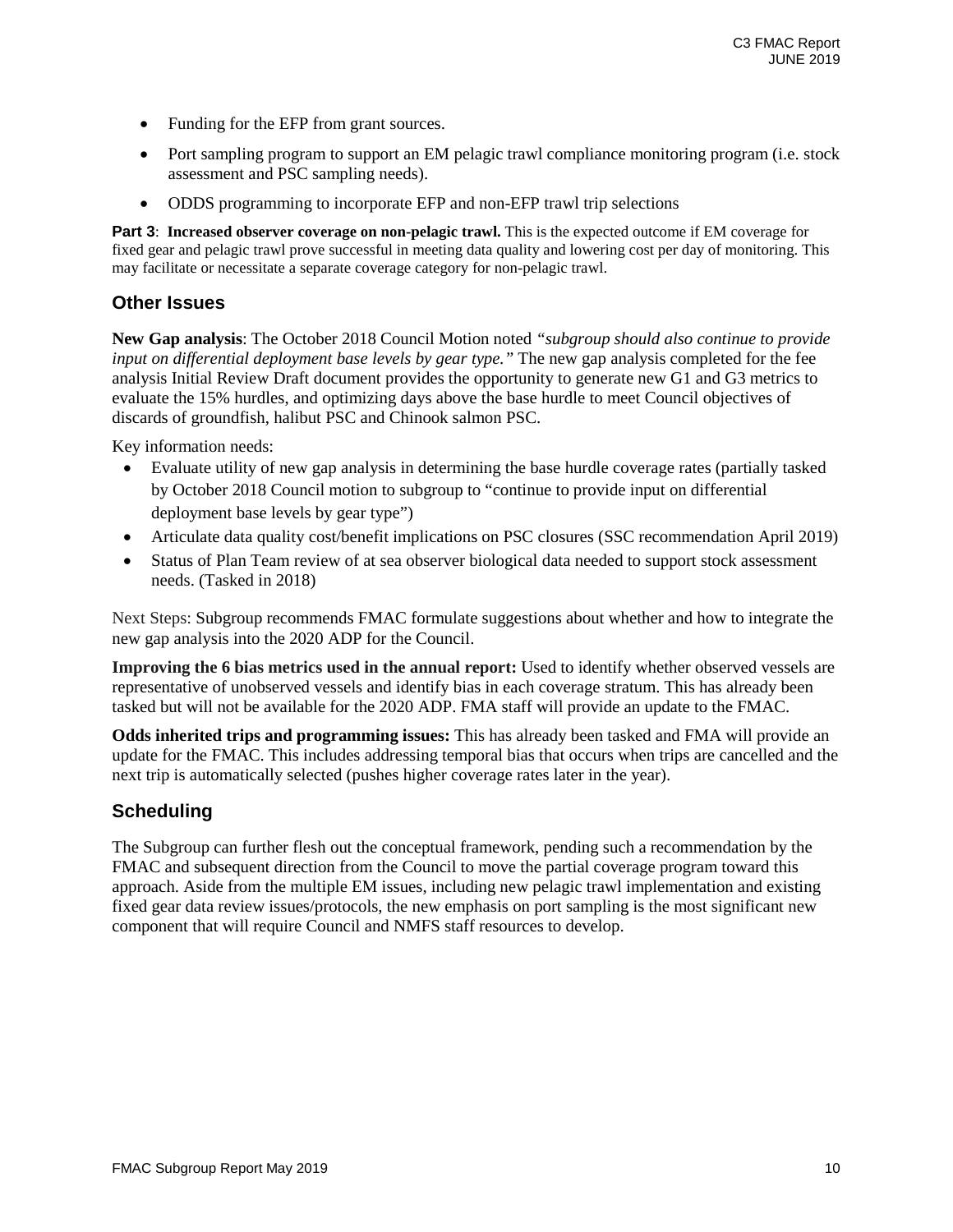## **Appendix. Issues related to integrating multiple monitoring tools**

**PART 1.** Conceptual framework for an integrated, cost effective approach to partial coverage that can be supported by fees

A conceptual framework would provide context for current and future recommendations by the Subgroup and FMAC and provide something for the Council to formally approve and work toward. Having the Council review and comment on a conceptual framework would help coordinate and prioritize tasks and inform funding requests.

#### Priority: HIGH

Tasking: Completed by Subgroup

Key information needed: Core elements of such a framework will likely include:

- Fixed Gear
	- o An EM and zero selection optimized program supported by port sampling and some minimum level of observer coverage necessary to meet CAS and stock assessment needs
- Trawl Gear
	- o Near Term: EM coverage on pelagic trawl with maximized retention and dockside monitoring; increased human observer coverage on non-pelagic trawl.
	- o Potential Long Term (important to track): A regulated GOA trawl bycatch management program - removes all GOA trawl vessels from the partial coverage sector

Next Steps: Subgroup defines conceptual framework and scope of document needed, and then makes recommendation to FMAC for referral to Council.

### **PART 2. Details**

#### **Optimizing fixed gear EM**

There are 5 parts to this issue:

1. **2020 Fixed gear EM pool size:** This is likely the final year for fixed gear equipment start-up funding. After 2020, there will be an EM contract that likely incorporates equipment amortization. Industry is proposing a 2020 target of outfitting 200 fixed gear vessels for the EM pool with priority

on HAL boats. This would be 30 more boats or a 17% increase.

**Priority:** HIGH

**Tasking:** Funding proposal submitted by industry and analysis of EM pool ongoing part of Draft ADP process

**Key information needed:** Need input from agency to determine if this would work for 2020 ADP or should be put off until 2021

**Next Steps:** Subgroup recommends 2020 fixed gear target EM pool size to FMAC for referral to Council.

2. **EM cost analysis**: Fixed gear EM will be paid for by fees in 2020.

**Priority:** HIGH

**Tasking:** NEW

#### **Key information needed**:

- Estimate recurring cost to maintain current EM pool (may not include SWI in 2020 but will by 2021)
- Estimate cost scaling as EM pool increases (the number of vessels is one key metric, but the number of days/trips fished by those vessels is just as important)

• Estimate data review and storage costs—need separate HAL and POT data review costs

**Next Steps:** NMFS provide update on EM contract process in June. Have subgroup review the cost methodology?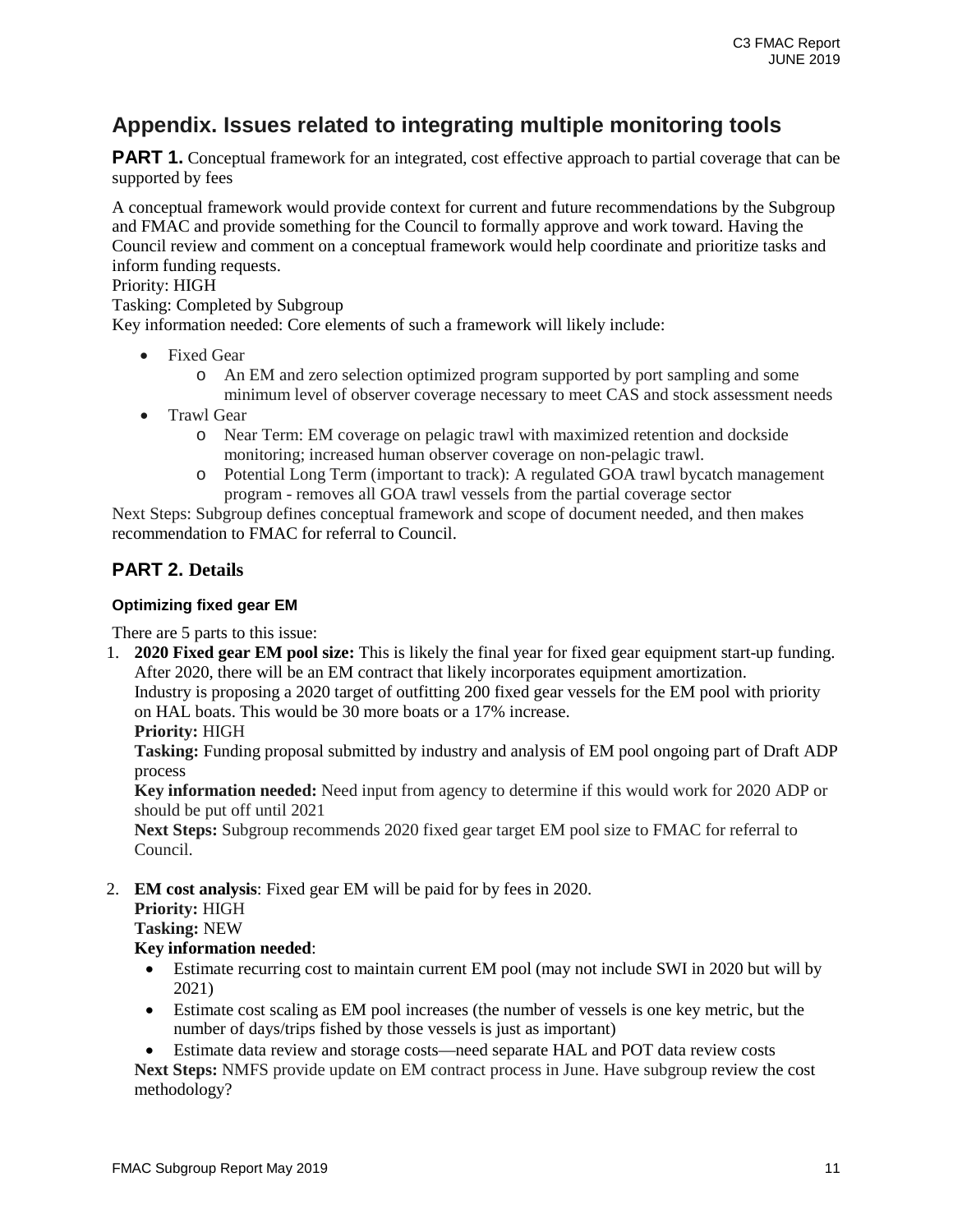3. **Port sampling:** A preliminary evaluation will be important to understand limiting factors on EM pool size and future observer sea day demand for the fee analysis in October. Long-term, the feasibility and cost of port sampling will influence whether an EM optimized program for fixed and pelagic trawl gear will be feasible.

**Priority:** HIGH (if the Council directs to support this overall approach) **Tasking:** NEW

#### **Key Information needed**:

- Feasibility of using port sampling data to provide proxy weights for EM discard piece counts. Currently CAS uses annual proxy weights by area from observer data.
- Biological sampling needs that can be supported by port sampling.
- Gaps that would still require some level of at-sea sampling (and options for meeting these data gaps; such as viabilities for halibut and potentially sablefish DMR)
- Scope of port sampling program to meet catch accounting vs. biological samples needs. (# ports, amount of sampling by port, staffing, integration with trawl port sampling program)
- Contracting options for port sampling program, preliminary cost estimates and ability to cross train trawl port samplers.
- Pilot program needs prior to operational testing.

**Next Steps:** Subgroup considers recommendation to develop a discussion paper on port sampling that is paired with the appropriate amount of at sea human coverage to FMAC for referral to Council.

4. **EM cost effectiveness**: Is there a better way to structure the existing EM fixed gear sector to create cost efficiencies and meet monitoring objectives?

Present Fixed Gear EM Pool: Vessels are equipped with systems but these systems are only used when the vessel's trips are selected by ODDS. Is this system cost effective or is there a better system to utilize sunk capital for equipment and infrastructure to support the EM fixed gear sector? Priority:

#### **Tasking:** NEW

#### **Key information needed**:

- Number of trips selected by ODDs for each vessel in the EM pool
- Capital costs for installation, support and maintenance of each EM system
- Evaluation of the present EM fixed gear mechanics versus a restructured system that creates efficiencies resulting in cost saving and increased coverage rates
- Potential to pass some EM costs on to vessel in addition to fee. (i.e. fee covers annual license, data review, 24-hour support line, annual VMP update, and one site visit/year. Additional services are paid for by vessel)

**Next Steps:** Subgroup consider priority, timing, and next steps.

Present Zero Selection Pool: Zero selection has significant effect on # of vessels in EM pool, seaday, and equipment costs but minimal impact on # of trips in sample frame. Preliminary work has been done based on 2013-2016 data. Implementation of new zero selection criteria is non-regulatory, so could be done through 2021 or 2022 ADP.

#### Priority:

#### **Tasking:** NEW

#### **Key information needed**:

- Update preliminary work to include 2017 and 2018 data.
- Feasibility and logistics of using previous year effort to establish selection pool.
- Evaluate data quality and management impacts.
- Estimate cost efficiency gains from revised zero selection.
- Scope out periodic supplemental program for remaining zero selection vessels.

**Next Steps:** Subgroup consider priority, timing and recommendation to FMAC for a discussion paper.